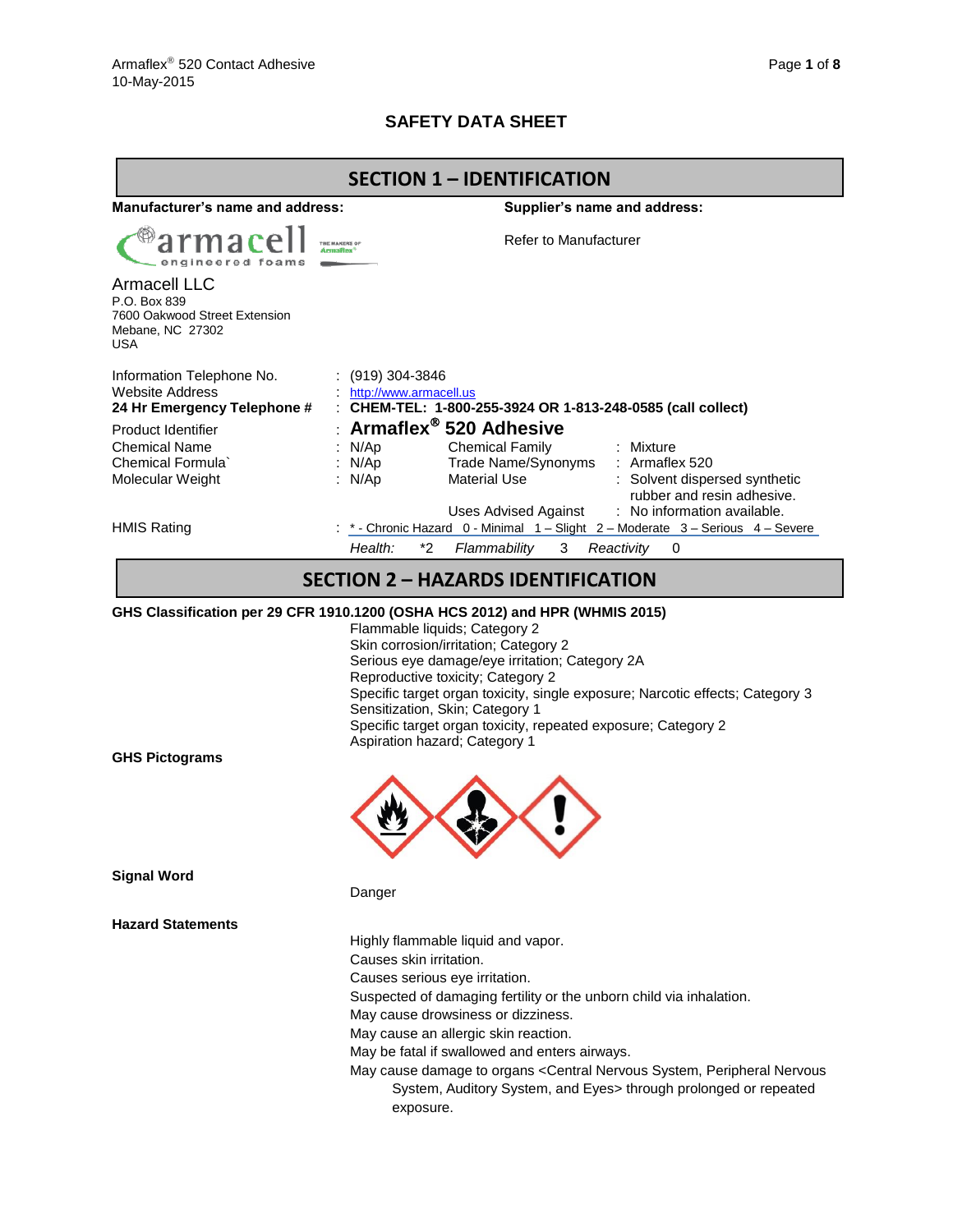#### **Precautionary Statements**

Obtain special instructions before use. (See Section 7.) Do not handle until all safety precautions have been read and understood. Keep away from heat/sparks/open flames/hot surfaces. — No smoking. Keep container tightly closed. Ground/bond container and receiving equipment. Use explosion-proof electrical/ventilating/lighting/…/equipment. Use only non-sparking tools. Take precautionary measures against static discharge. In case of fire: Use fire extinguishers suitable for Classes B, C, or E for extinction. Do not breathe vapors. Use only outdoors or in a well-ventilated area. Wear protective gloves/protective clothing/eye protection. Wash hands and exposed skin thoroughly after handling. Wash contaminated clothing before reuse. Store in a well-ventilated place. Keep cool. Store locked up. Dispose of contents / container in accordance with federal, state, and local laws. Do not allow product to enter drains.

#### **Hazards Not Otherwise Classified**

Vapor may cause flash fire! May be an aspiration hazard. Aspiration may occur during swallowing or vomiting, resulting in lung injury. In case of ingestion, do not induce vomiting.

**% With Unknown Acute Toxicity** : 5% by weight of this product is comprised of ingredients with unknown acute toxicity.

# **SECTION 3 – COMPOSITION/INFORMATION ON INGREDIENTS**

| Ingredients                           | CAS#       | % (by weight)   |
|---------------------------------------|------------|-----------------|
| Acetone                               | 67-64-1    | $30.00 - 60.00$ |
| Hexanes                               | 110-54-3   | $10.00 - 30.00$ |
| Toluene                               | 108-88-3   | $10.00 - 30.00$ |
| p-tert-Butylphenol formaldehyde resin | 25085-50-1 | $5.00 - 10.00$  |

The exact percentages of the ingredients have been withheld by the manufacturer as trade secrets.

|                            | <b>SECTION 4 - FIRST AID MEASURES</b>                                                                                                                                                                                                                                                                                                                                                                                                       |
|----------------------------|---------------------------------------------------------------------------------------------------------------------------------------------------------------------------------------------------------------------------------------------------------------------------------------------------------------------------------------------------------------------------------------------------------------------------------------------|
| General                    | : IF exposed or concerned: Get medical advice/attention.                                                                                                                                                                                                                                                                                                                                                                                    |
| <b>Inhalation</b>          | : Remove victim to fresh air and keep at rest in a position comfortable for<br>breathing. If experiencing respiratory symptoms: call a doctor/physician.                                                                                                                                                                                                                                                                                    |
| <b>Skin contact</b>        | : Remove/Take off immediately all contaminated clothing. Flush affected skin<br>with gently flowing lukewarm water for at least 20 minutes. Seek immediate<br>medical attention/advice.                                                                                                                                                                                                                                                     |
| Eye contact                | : Rinse cautiously with water for several minutes. Remove contact lenses, if<br>present and easy to do. Continue rinsing. Get medical advice/attention.                                                                                                                                                                                                                                                                                     |
| Ingestion                  | : Rinse mouth. Do NOT induce vomiting. Call a POISON CENTER or<br>doctor/physician if you feel unwell.                                                                                                                                                                                                                                                                                                                                      |
| <b>Notes for Physician</b> | : Treat symptomatically.                                                                                                                                                                                                                                                                                                                                                                                                                    |
|                            | Signs and symptoms of short-term (acute) exposure                                                                                                                                                                                                                                                                                                                                                                                           |
| Inhalation                 | : May cause irritation to the nose, throat, and respiratory tract. Inhalation of high<br>concentrations may cause CNS effects such as nausea, headache, dizziness,<br>fatigue, unconsciousness, and coma. May cause motor incoordination and<br>speech abnormalities. Breathing high concentrations of this material, for<br>example in an enclosed space or by intentional abuse, can cause irregular<br>heartbeats which can cause death. |
| Skin                       | : May cause moderate skin irritation. Product may be absorbed through the skin,<br>producing effects similar to inhalation or ingestion. Allergic skin reaction (non-                                                                                                                                                                                                                                                                       |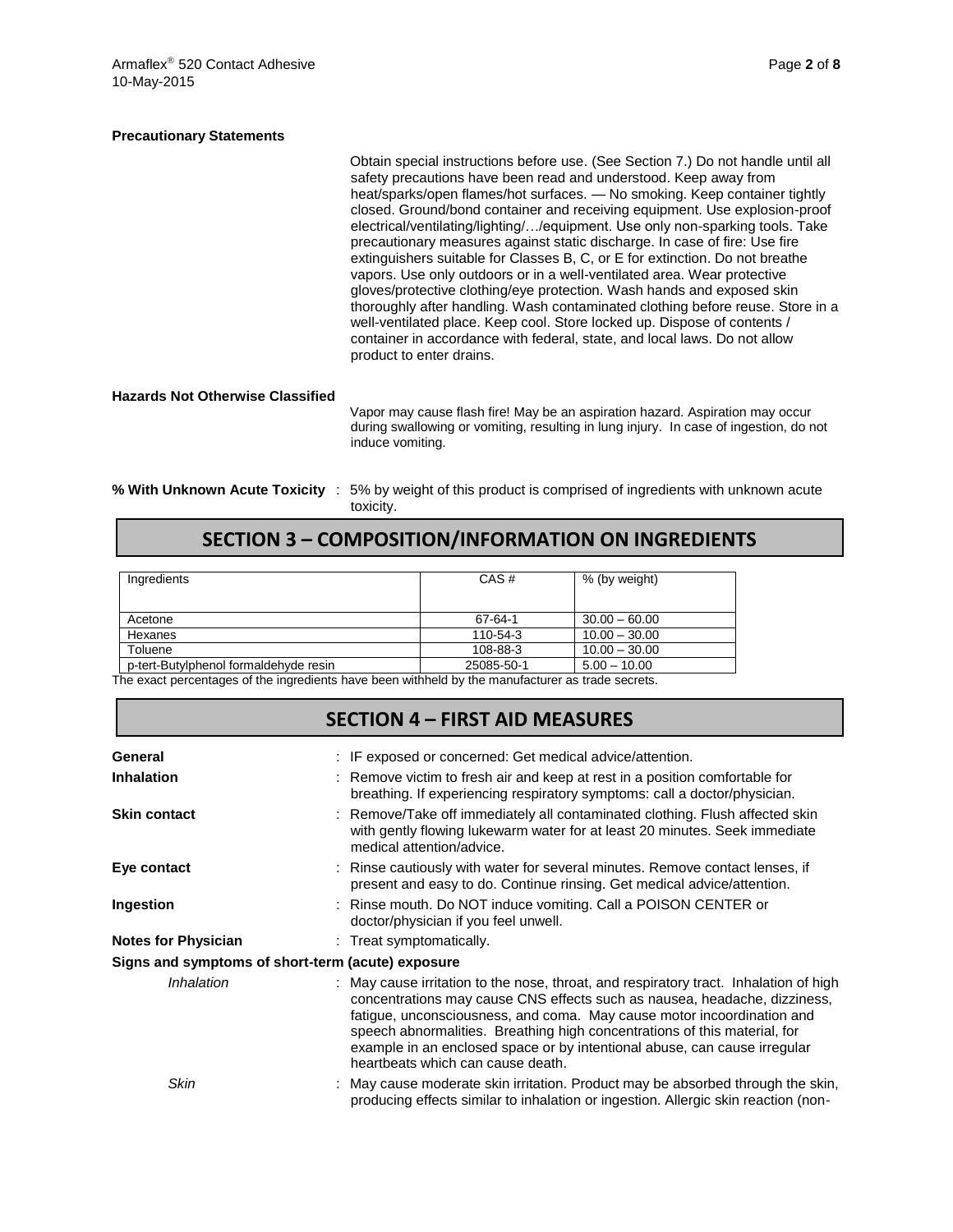|                                         | photo-induced): Symptoms may include redness, swelling, blistering, and<br>itching.                                                                                                                                                                                                                                                                                                                                                                                                                                                                                                                                                                                                                                      |
|-----------------------------------------|--------------------------------------------------------------------------------------------------------------------------------------------------------------------------------------------------------------------------------------------------------------------------------------------------------------------------------------------------------------------------------------------------------------------------------------------------------------------------------------------------------------------------------------------------------------------------------------------------------------------------------------------------------------------------------------------------------------------------|
| Eyes                                    | : Direct contact will cause moderate to severe irritation to the eyes. Symptoms<br>may include redness, swelling, pain, tearing, and blurred or hazy vision.                                                                                                                                                                                                                                                                                                                                                                                                                                                                                                                                                             |
| Ingestion                               | : May cause irritation to the mouth, throat, and stomach. Symptoms may<br>include abdominal pain, nausea, vomiting, and diarrhea. This material can get<br>into the lungs (aspiration) during swallowing or vomiting. Small amounts in the<br>lungs can cause chemical pneumonitis, possibly leading to chronic lung<br>dysfunction or death.                                                                                                                                                                                                                                                                                                                                                                            |
| Effects of long-term (chronic) exposure |                                                                                                                                                                                                                                                                                                                                                                                                                                                                                                                                                                                                                                                                                                                          |
|                                         | : Chronic exposure may cause drying, cracking, and defatting of the skin.<br>Chronic effects of ingestion and subsequent aspiration into the lungs may<br>cause pneumatocele (lung cavity) formation and chronic lung dysfunction.<br>Prolonged occupational overexposure to solvents may cause irreversible brain<br>and nervous system damage (sometimes referred to as "Solvent or Painter's<br>Syndrome"). Intentional misuse by intentionally concentrating and inhaling the<br>vapors from this product may be harmful or fatal. Toluene, a component of this<br>product, may cause harm to the human fetus, based on tests with laboratory<br>animals. Long term overexposure to Toluene has been associated with |

### effects, kidney effects, impaired color vision and hearing damage. **Indication of need for immediate medical attention or special treatment**

: Difficulty breathing persists after removing the person to fresh air. Any exposure to the eye which causes irritation. Ingestion.

peripheral neuropathy (damage to the nerves of the hands and feet), liver

### **SECTION 5 – FIRE FIGHTING MEASURES**

| Suitable extinguishing media<br>Unsuitable extinguishing media<br>Hazardous combustion products : | : Carbon dioxide, dry chemical powder, appropriate foam or water fog.<br>: water jet<br>Carbon oxides; Hydrocarbons; Aldehydes; Hydrogen chloride gas; other<br>unidentified organic compounds.                                                                                                                                                                                                                                                |
|---------------------------------------------------------------------------------------------------|------------------------------------------------------------------------------------------------------------------------------------------------------------------------------------------------------------------------------------------------------------------------------------------------------------------------------------------------------------------------------------------------------------------------------------------------|
| Special fire-fighting procedures/equipment                                                        |                                                                                                                                                                                                                                                                                                                                                                                                                                                |
|                                                                                                   | : Firefighters should wear proper protective equipment and self-contained breathing<br>apparatus with full face piece operated in positive pressure mode. Move containers<br>from fire area if safe to do so. Water spray may be useful in cooling equipment<br>exposed to heat and flame. After fires have been extinguished, carefully clean all<br>equipment and surfaces exposed to fumes.                                                 |
| <b>Environmental precautions</b>                                                                  | : Do not allow material to enter drains or contaminate ground water system.                                                                                                                                                                                                                                                                                                                                                                    |
| Fire hazards/conditions of flammability                                                           |                                                                                                                                                                                                                                                                                                                                                                                                                                                |
|                                                                                                   | : Highly flammable liquid. Closed containers may rupture if exposed to excess<br>heat or flame due to a build-up of internal pressure. Vapors may be heavier<br>than air and may collect in confined and low-lying areas. Vapor can travel<br>considerable distance and flashback to a source of ignition. Material will float<br>on water and can be re-ignited at the water's surface. Static discharge may<br>ignite this product's vapors. |
| Flammability classification (OSHA 29 CFR 1910.1200 and WHMIS 2015)                                |                                                                                                                                                                                                                                                                                                                                                                                                                                                |
|                                                                                                   | : Flammable Liquid, Category 2.                                                                                                                                                                                                                                                                                                                                                                                                                |
| <b>Flammability classification (NFPA)</b>                                                         |                                                                                                                                                                                                                                                                                                                                                                                                                                                |
|                                                                                                   | Flammable Liquid Class 1B.                                                                                                                                                                                                                                                                                                                                                                                                                     |

## **SECTION 6 – ACCIDENTAL RELEASE MEASURES**

**Personal precautions** : Restrict access to area until completion of clean-up. All persons dealing with clean-up should wear the appropriate chemically protective equipment. Refer to Section 8 on this Safety Data Sheet, EXPOSURE CONTROLS /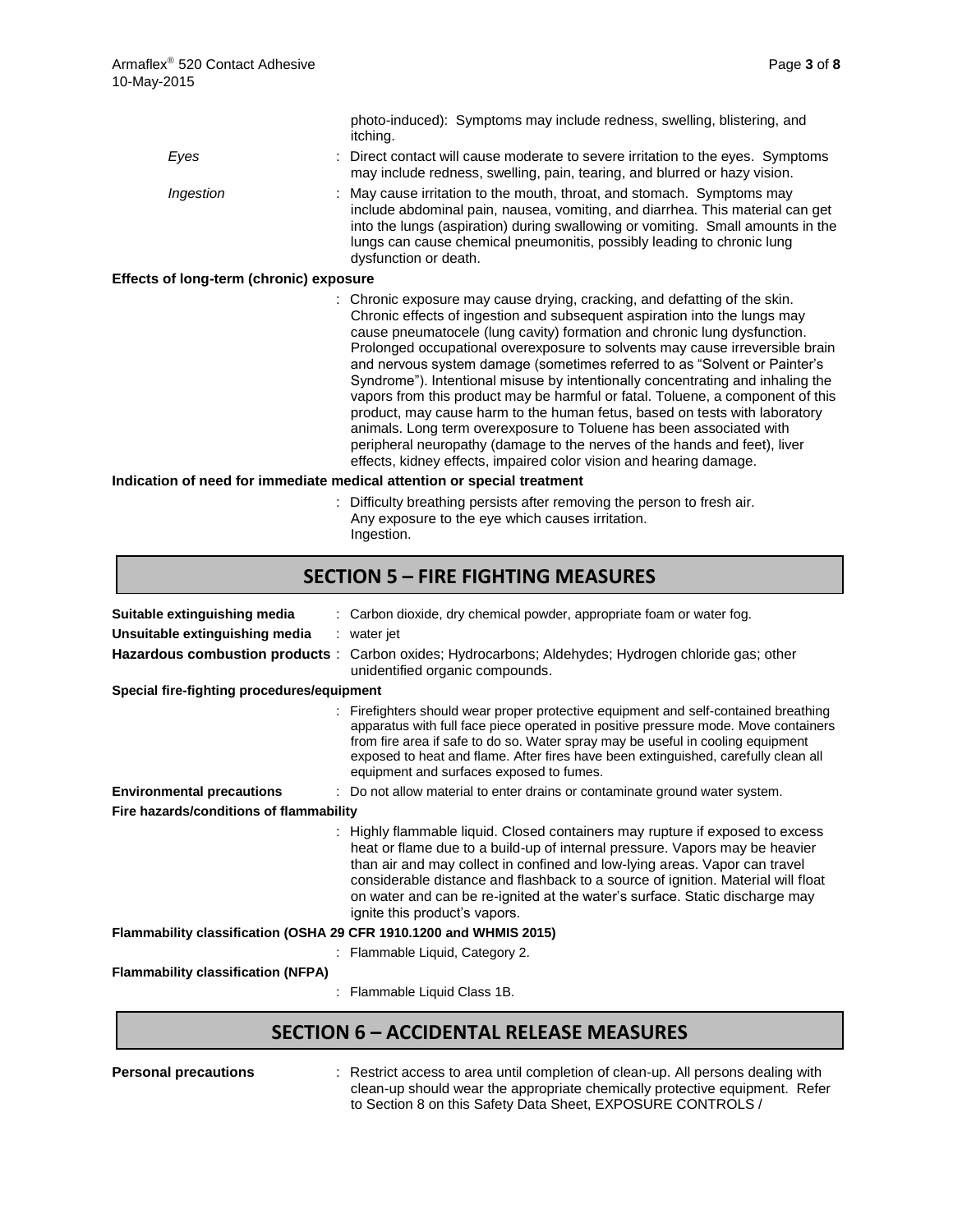|                                   | PERSONAL PROTECTION, for additional information on acceptable personal<br>protective equipment.                                                                                                                                                                                                                                                                                                                                                     |
|-----------------------------------|-----------------------------------------------------------------------------------------------------------------------------------------------------------------------------------------------------------------------------------------------------------------------------------------------------------------------------------------------------------------------------------------------------------------------------------------------------|
| <b>Environmental precautions</b>  | : Do not allow product to enter waterways. Do not allow material to contaminate<br>ground water system.                                                                                                                                                                                                                                                                                                                                             |
| Spill response / clean-up         | : Ventilate area of release. Eliminate all ignition sources. Stop spill or leak at<br>source if safely possible. Use non-sparking tools to contain and absorb spilled<br>liquid with non-combustible, inert absorbent material (e.g., sand), then place<br>absorbent material into a container for later disposal (see Section 13.) Do not<br>flush into surface water or sanitary sewer system. Notify the appropriate<br>authorities as required. |
| Incompatible materials            | : See Section 10.                                                                                                                                                                                                                                                                                                                                                                                                                                   |
| Special spill response procedures |                                                                                                                                                                                                                                                                                                                                                                                                                                                     |
|                                   | : If a spill/release in excess of the EPA reportable quantity is made into the<br>environment, immediately notify the national response center in the United<br>States (phone: 1-800-424-8002).                                                                                                                                                                                                                                                     |
|                                   |                                                                                                                                                                                                                                                                                                                                                                                                                                                     |

US CERCLA Reportable quantity (RQ):Hexane (5000 lbs / 2270 kg); Acetone (5000 lbs / 2270 kg); Toluene (1000 lbs / 454 kg).

### **SECTION 7 – HANDLING AND STORAGE**

| <b>Special Instructions</b> | : HIGHLY FLAMMABLE LIQUID AND VAPOR. May cause flash fire. Keep<br>away from fire, sources of heat, or sources of electrical discharges. Aspiration<br>Hazard – may enter lungs and cause damage. If ingested, do not induce<br>vomiting. Inhaling fumes may cause dizziness, drowsiness, nausea,<br>headaches, and/or other Central Nervous System (CNS) symptoms. Contains<br>a material that may cause peripheral nervous system damage. Breathing high<br>concentrations can cause irregular heartbeats which may be fatal.<br>Developmental hazard - Contains Toluene, which may cause birth defects or<br>other reproductive harm. Avoid breathing vapors. |
|-----------------------------|------------------------------------------------------------------------------------------------------------------------------------------------------------------------------------------------------------------------------------------------------------------------------------------------------------------------------------------------------------------------------------------------------------------------------------------------------------------------------------------------------------------------------------------------------------------------------------------------------------------------------------------------------------------|
| Safe handling procedures    | : Wear chemically resistant protective equipment during handling. Use in a<br>well-ventilated area. Training the workers on the potential health hazards<br>associated with product vapor is important. Do not breathe vapors. Avoid<br>contact with skin, eyes and clothing. Keep away from heat and sources of<br>ignition. Keep away from oxidizing materials. Keep containers tightly closed<br>when not in use. Wash hands and exposed skin thoroughly after handling.<br>Containers of this material may be hazardous when empty, since they retain<br>product residues (vapors, liquid).                                                                  |
| <b>Storage requirements</b> | Store in a cool, dry, well-ventilated area. No smoking in the area. Do not store<br>near any incompatible materials (see Section 10). Storage area should be<br>clearly identified, clear of obstruction and accessible only to trained and<br>authorized personnel. Protect against physical damage.                                                                                                                                                                                                                                                                                                                                                            |
| Incompatible materials      | See Section 10.                                                                                                                                                                                                                                                                                                                                                                                                                                                                                                                                                                                                                                                  |
| Special packaging materials | Always keep in containers made of the same materials as the supply<br>container.                                                                                                                                                                                                                                                                                                                                                                                                                                                                                                                                                                                 |

## **SECTION 8 – EXPOSURE CONTROLS AND PERSONAL PROTECTION**

| Permissible exposure levels | : No exposure limits have been established for the product itself. Below are<br>exposure limits for the components in the product. |         |                  |                                              |                               |  |
|-----------------------------|------------------------------------------------------------------------------------------------------------------------------------|---------|------------------|----------------------------------------------|-------------------------------|--|
| Ingredients                 | CAS#                                                                                                                               |         | <b>ACGIH TLV</b> | <b>OSHA PEL</b>                              |                               |  |
|                             |                                                                                                                                    | TWA     | <b>STEL</b>      | PEL                                          | <b>STEL</b>                   |  |
| Acetone                     | $67 - 64 - 1$                                                                                                                      | 500 ppm | 750 ppm          | 1000 ppm TWA<br>$2400$ mg/m <sup>3</sup> TWA | N/A <sub>v</sub>              |  |
| Hexanes                     | 110-54-3                                                                                                                           | 50 ppm  | N/Av             | 500 ppm<br>1800 mg/m $3$                     | N/A <sub>v</sub>              |  |
| Toluene                     | 108-88-3                                                                                                                           | 20 ppm  | N/Av             | $200$ ppm                                    | 300 ppm<br>$(10 \text{ min})$ |  |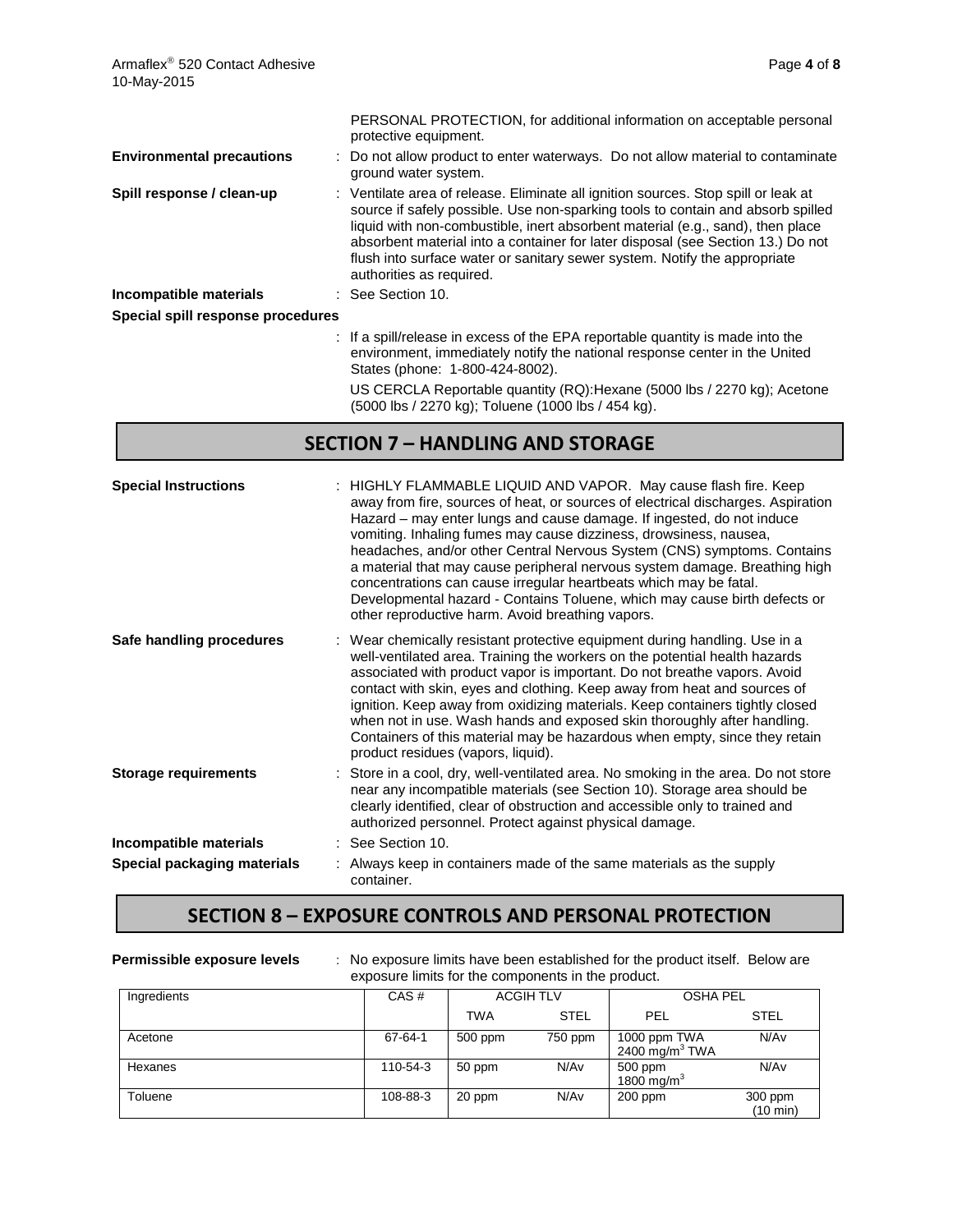| p-tert-Butylphenol formaldehyde resin       | 25085-50-1                       | N/Av | N/Av                                                                                                                      | N/Av | N/Av                                                                                                                                                                                                                                                |
|---------------------------------------------|----------------------------------|------|---------------------------------------------------------------------------------------------------------------------------|------|-----------------------------------------------------------------------------------------------------------------------------------------------------------------------------------------------------------------------------------------------------|
|                                             |                                  |      |                                                                                                                           |      |                                                                                                                                                                                                                                                     |
| <b>Ventilation and engineering measures</b> |                                  |      |                                                                                                                           |      |                                                                                                                                                                                                                                                     |
|                                             |                                  |      | explosion-proof general or local exhaust ventilation to maintain air<br>concentrations below recommended exposure limits. |      | : Use with adequate ventilation. Provide adequate cross air circulation. Use                                                                                                                                                                        |
| <b>Respiratory protection</b>               |                                  |      |                                                                                                                           |      | : Respiratory protection is required if the concentrations exceed the TLV. If the<br>TLV is exceeded, wear a NIOSH/MSHA-approved organic vapor respirator.                                                                                          |
| <b>Skin protection</b>                      | ingredients listed in Section 3. |      |                                                                                                                           |      | : Impervious gloves must be worn when using this product. Glove materials such<br>as nitrile rubber or Viton (fluorocarbon rubber) are recommended. Advice should<br>be sought from glove suppliers regarding the glove's breakthrough time for the |
| Eye / face protection                       | necessary.                       |      | : Chemical goggles are recommended. A full face shield may also be                                                        |      |                                                                                                                                                                                                                                                     |
| Other protective equipment                  |                                  |      | available in the immediate working area.                                                                                  |      | : Full chemical-resistant protective clothing should be used whenever splashing<br>is anticipated. An eyewash station and safety shower should be made                                                                                              |
| General hygiene considerations              |                                  |      | shower with mild soap and water at end of each work shift.                                                                |      | : Avoid contact with eyes, skin and clothing. Do not breathe vapors. Do not eat,<br>drink or smoke when using this product. Clean all equipment and clothing, and                                                                                   |

### **SECTION 9 – PHYSICAL AND CHEMICAL PROPERTIES**

| <b>Physical state</b>                                               | $:$ liquid                           | Appearance                                                          | $:$ vellow liquid.  |
|---------------------------------------------------------------------|--------------------------------------|---------------------------------------------------------------------|---------------------|
| Odor                                                                | : Characteristic solvent odor        |                                                                     |                     |
| <b>Odor threshold</b>                                               | : $N/Av$                             | рH                                                                  | : $N/Ap$            |
| <b>Specific gravity</b>                                             | $:$ approx. 0.83                     | <b>Boiling point</b>                                                | : > 133°F (>56.5°C) |
| <b>Coefficient of water/oil distribution : N/Av</b>                 |                                      | <b>Melting/Freezing point</b>                                       | : $N/Av$            |
| Solubility in water                                                 | $:$ negligible                       | Vapor pressure (mm Hg @ 20°C / 68°F)                                | 180                 |
| Evaporation rate ( <i>n</i> -Butyl acetate = 1): $N/Av$             |                                      | Vapor density $(Air = 1)$                                           | : $N/Av$            |
| Volatiles (% by weight)                                             | $: 80 - 82$                          | <b>General information</b>                                          | : $N/Av$            |
| Volatile organic compounds (VOCs) :                                 |                                      | 615 g/L (Calculated, SCAQMD Rule 1168)                              |                     |
| <b>Particle size</b>                                                | : N/Av                               | <b>Flammability classification (GHS)</b> : Flammable Liquid Cat. 2  |                     |
| <b>Flash point</b>                                                  | : $-15^{\circ}$ F (-26 $^{\circ}$ C) | <b>Lower flammable limit (% by vol)</b> : Not available             |                     |
| Flash point method                                                  |                                      | : Setaflash closed Upper flammable limit (% by vol) : Not available |                     |
| <b>Auto-ignition temperature</b>                                    | : N/Av                               | <b>Decomposition temperature</b>                                    | : Not available     |
| <b>Viscosity</b>                                                    | : Not available                      | <b>Oxidizing properties</b>                                         | : Not available     |
| Explosion data: Sensitivity to mechanical impact / static discharge |                                      |                                                                     |                     |

**:** Not expected to be sensitive to mechanical impact. Static discharge could ignite the vapors of this product.

# **SECTION 10 – REACTIVITY AND STABILITY INFORMATION**

| <b>Stability and reactivity</b>        | : Stable under the recommended storage and handling conditions prescribed.                                                                     |
|----------------------------------------|------------------------------------------------------------------------------------------------------------------------------------------------|
| <b>Hazardous polymerization</b>        | : Hazardous polymerization does not occur.                                                                                                     |
| <b>Conditions to avoid</b>             | : Keep this product away from heat, sparks, flame, and other sources of ignition<br>(e.g., pilot lights, electric motors, static electricity). |
| Materials to avoid and incompatability |                                                                                                                                                |
|                                        | : Strong oxidizing agents; Reducing agents; Acids, Bases.                                                                                      |
|                                        |                                                                                                                                                |

**Hazardous decomposition products**

: None known, refer to hazardous combustion products in Section 5.

### **SECTION 11 – TOXICOLOGICAL INFORMATION**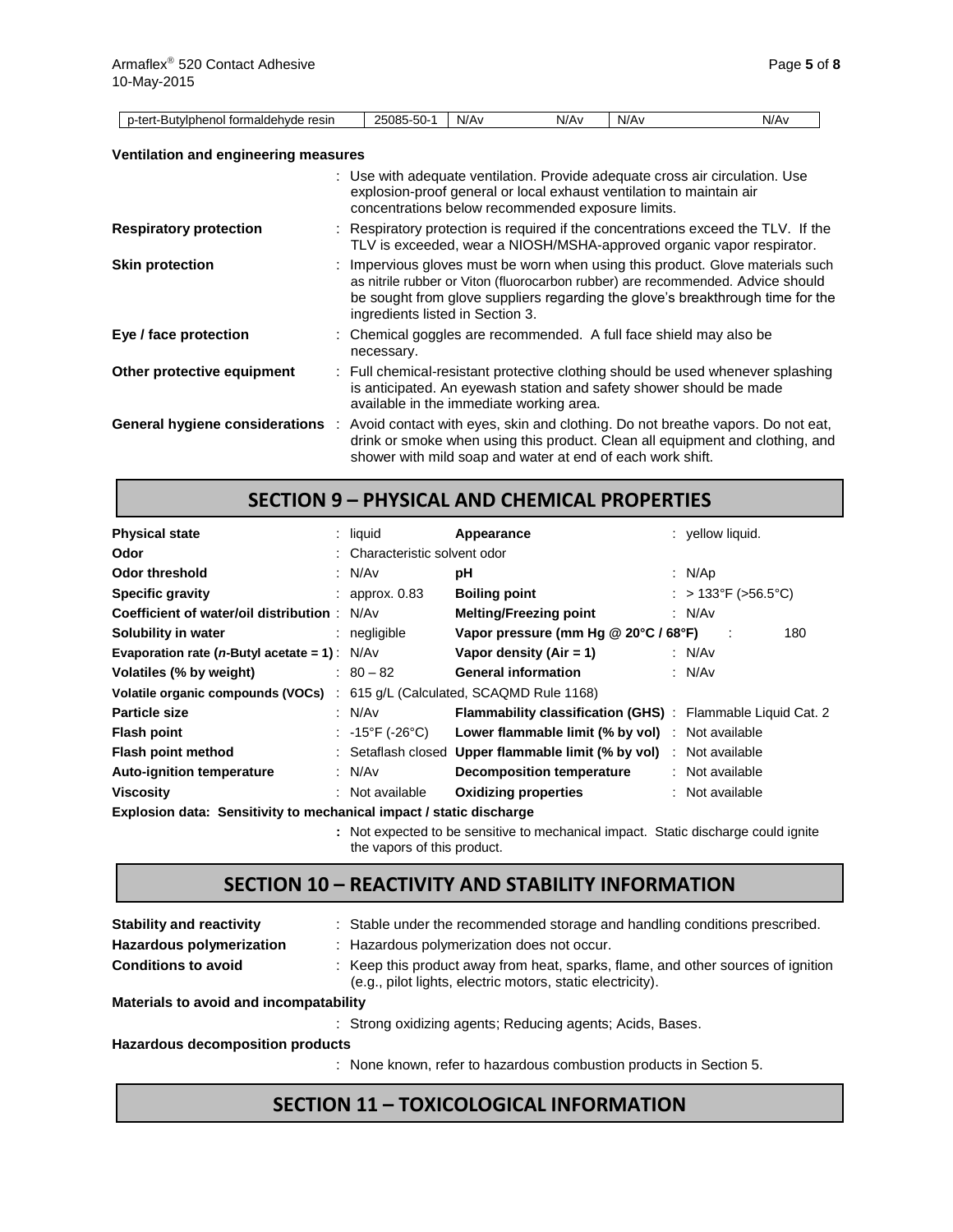| <b>Target organs</b>      | : Central Nervous System (CNS); Eyes; Skin; Kidneys; Lungs; Liver; Heart. |                                                            |  |                  |      |                          |  |  |
|---------------------------|---------------------------------------------------------------------------|------------------------------------------------------------|--|------------------|------|--------------------------|--|--|
| <b>Routes of Exposure</b> | : Inhalation: YES                                                         | Skin Absorption: YES Skin and Eyes: YES Ingestion: YES     |  |                  |      |                          |  |  |
| <b>Toxicological data</b> |                                                                           | : See below for individual ingredient acute toxicity data. |  |                  |      |                          |  |  |
|                           |                                                                           | LC50(4 hr)                                                 |  |                  | LD50 |                          |  |  |
| Ingredients               |                                                                           | Inhalation, rat, mg/L                                      |  | Oral, rat, mg/kg |      | Dermal, rabbit,<br>mg/kg |  |  |

| Acetone                                  | 67-64-1    | 50.1  | 5800  | 20000  |
|------------------------------------------|------------|-------|-------|--------|
| Hexane                                   | 110-54-3   | 31.86 | 16000 | > 2000 |
| Toluene                                  | 108-88-3   | 12.5  | 636   | 8390   |
| p-tert-Butylphenol<br>formaldehyde resin | 25085-50-1 | N/Av  | N/Av  | N/Av   |
|                                          |            |       |       |        |

### **Calculated Acute Toxicity Estimates for the Product**

| Inhalation                    | $\therefore$ > 25 mg/L                                                                                                    |  |  |
|-------------------------------|---------------------------------------------------------------------------------------------------------------------------|--|--|
| Oral                          | $: > 2000 \text{ mg/kg}$                                                                                                  |  |  |
| Dermal                        | $: > 4000 \text{ mg/kg}$                                                                                                  |  |  |
| Carcinogenic status           | : No components are listed as carcinogens by ACGIH, IARC, OSHA or NTP.                                                    |  |  |
| <b>Reproductive effects</b>   | : Contains Toluene. Toluene may cause fetotoxic effects at doses which are not<br>maternally toxic, based on animal data. |  |  |
| <b>Germ Cell Mutagenicity</b> | : None known.                                                                                                             |  |  |
| Epidemiology                  | : Not available.                                                                                                          |  |  |
| Sensitization to material     | : This product contains a component known to cause allergic skin sensitization<br>reactions.                              |  |  |
| <b>Synergistic materials</b>  | : N/Av                                                                                                                    |  |  |
| <b>Irritancy</b>              | : Severe eye irritant. Moderate irritant for respiratory system and skin.                                                 |  |  |
| Other important hazards       | : See Section 2 for additional information.                                                                               |  |  |

## **SECTION 12 – ECOLOGICAL INFORMATION**

#### **Environmental effects** : The product should not be allowed to enter drains or water courses, or be deposited where it can affect ground or surface waters.

**Important environmental characteristics**

|                                                       | : No data is available on the product itself. |
|-------------------------------------------------------|-----------------------------------------------|
| Ecotoxicological                                      | : No data is available on the product itself. |
| <b>Ecotoxicity</b>                                    | : No data available.                          |
| <b>Biodegradability</b>                               | : No data available.                          |
| <b>Bioaccumulative potential : No data available.</b> |                                               |
| Mobility in soil                                      | : No data available.                          |
| <b>PBT and vPvB assessment</b> : No data available.   |                                               |
| Other adverse effects                                 | : No data available.                          |
|                                                       |                                               |

### **SECTION 13 – DISPOSAL CONSIDERATION**

| <b>Handling for disposal</b> | : Handle waste according to recommendations in Section 7. Empty containers<br>retain residue (liquid and/or vapor) and can be dangerous. Do not cut, weld,<br>drill or grind on or near this container.                                          |
|------------------------------|--------------------------------------------------------------------------------------------------------------------------------------------------------------------------------------------------------------------------------------------------|
| <b>Methods of disposal</b>   | : Dispose in accordance with all applicable federal, state, provincial and local<br>regulations. Contact your local, state, provincial or federal environmental<br>agency for specific rules.                                                    |
| <b>RCRA</b>                  | : If this product, as supplied, becomes a waste in the United States, it may meet<br>the criteria of a hazardous waste as defined under RCRA, Title 40 CFR 261. It<br>is the responsibility of the waste generator to determine the proper waste |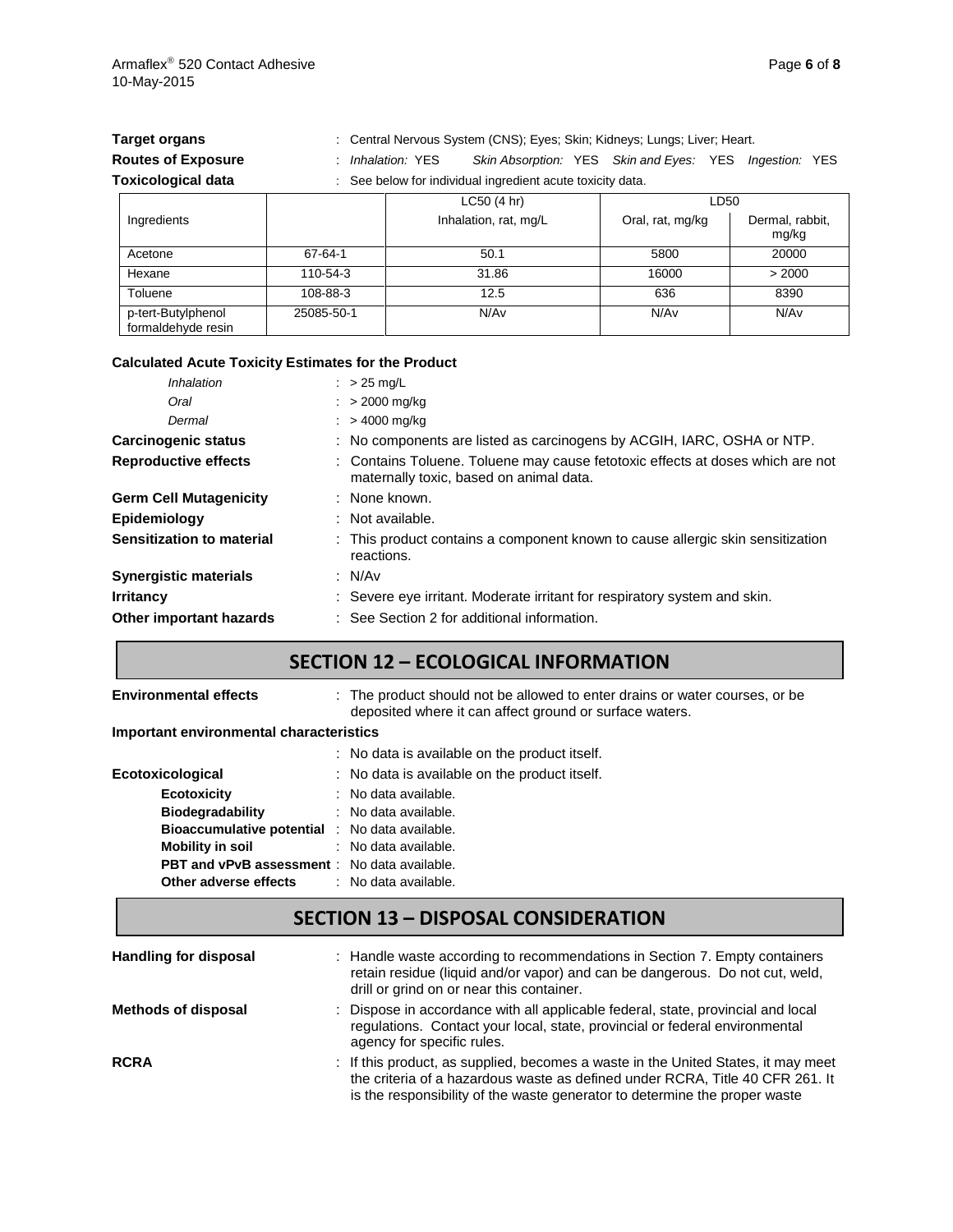identification and disposal method. For disposal of unused or waste material, check with local, state and federal environmental agencies.

## **SECTION 14 – TRANSPORTATION INFORMATION**

| Regulatory                                     | <b>UN</b>                                                                                                                                                                                          |                                                            | <b>Class</b> | Packing | Label                  |
|------------------------------------------------|----------------------------------------------------------------------------------------------------------------------------------------------------------------------------------------------------|------------------------------------------------------------|--------------|---------|------------------------|
| <b>Information</b>                             | <b>Number</b>                                                                                                                                                                                      | <b>Shipping Name</b>                                       |              | Group   |                        |
|                                                |                                                                                                                                                                                                    |                                                            |              |         |                        |
| <b>TDG</b>                                     | <b>UN 1133</b>                                                                                                                                                                                     | ADHESIVES containing flammable liquid (Acetone,<br>Hexane) | 3            | Ш       | <b>FLAMMARIE LIQUE</b> |
| <b>TDG</b><br>Additional<br>Information        | May be shipped as Limited Quantity when transported in containers no larger than 5.0 Litres; in<br>packages not exceeding 30 kg gross mass. Refer to TDG Part 1: 1.11, 1.17, 1.33; and Schedule 1. |                                                            |              |         |                        |
| <b>49 CFR/DOT</b>                              | <b>UN 1133</b>                                                                                                                                                                                     | ADHESIVES containing flammable liquid (Acetone,<br>Hexane) | 3            | Ш       | <b>FLAMMARE LIQUE</b>  |
| <b>49 CFR/DOT</b><br>Additional<br>Information | May be shipped as Limited Quantity when transported in containers no larger than 5.0 Litres; in<br>packages not exceeding 30 kg gross mass. Refer to 49 CFR 173.150(b) and Special Provision 149.  |                                                            |              |         |                        |

# **SECTION 15 – REGULATORY INFORMATION**

### **Canadian Information:**

This product has been classified according to the hazard criteria of the Hazardous Products Regulations (HPR). This SDS contains all of the information required by the HPR.

Canadian Environmental Protection Act (CEPA) information: All ingredients listed appear on the Domestic Substances List (DSL).

### **US Federal Information:**

TSCA: All listed ingredients appear on the Toxic Substances Control Act (TSCA) inventory.

CERCLA Reportable Quantity (RQ) (40 CFR 117.302): Hexane (5000 lbs / 2270 kg); Acetone (5000 lbs / 2270 kg); Toluene (1000 lbs / 454 kg).

SARA TITLE III: Sec. 302, Extremely Hazardous Substances, 40 CFR 355: No Extremely Hazardous Substances are present in this material.

SARA TITLE III: Sec. 311 and 312, MSDS Requirements, 40 CFR 370 Hazard Classes:

Fire hazard Acute hazard

Chronic hazard.

SARA TITLE III: Sec. 313, Toxic Chemicals Notification, 40 CFR 372: This product may be subject to SARA notification requirements, since it contains Toxic Chemical constituents above de minimus concentrations. This product contains: Hexane; Toluene.

#### **U.S. State Right To Know Laws**

California Proposition 65: Warning! This product contains a chemical known to the State of California to cause developmental harm. This product contains: Toluene.

| On State RTK List? | CAS No.       | CА  | МA  | MΝ  | NJ  | N٢  | PA  | RI   |
|--------------------|---------------|-----|-----|-----|-----|-----|-----|------|
| Acetone            | $67 - 64 - 1$ | YES | YES | YES | YES | YES | YES | YES  |
| Hexane             | 110-54-3      | YES | YES | YES | YES | YES | YES | YES  |
| Toluene            | 108-88-3      | YES | YES | YES | YES | YES | YES | YES. |

Other State Right to Know Laws:

# **SECTION 16 – OTHER INFORMATION**